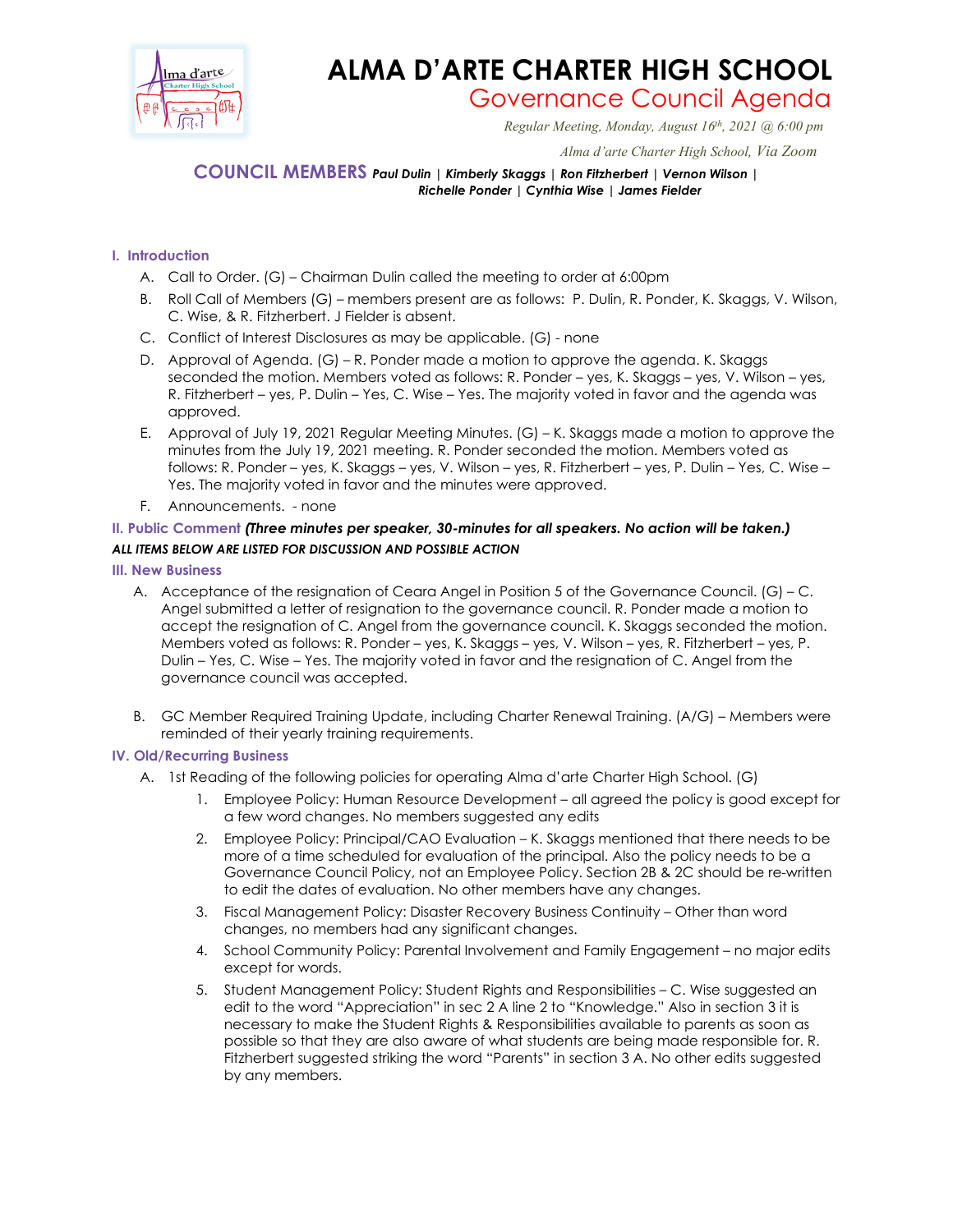- 6. Governance Council Policy: Membership Selection and Term of Office 3C-1& 3C-2 The President & Vice-President will receive nomination forms and conduct interviews with potential candidates then report to the board for review and voting. 3D the sentence definition of "term" needs to be clarified. Does the board make our own policies, or are there set term limits from the PED. No other comments.
- 7. Governance Council Policy: Powers and Authority section 3D-1 should read "authorized administrators." Otherwise no major edits from any members.
- 8. Governance Council Policy: Removal of a Governance Council Member no major edits from any members.
- 9. Governance Council Policy: Vacancies on the Governance Council nothing major to edit. Just the suggestion to match the current by-laws.
- B. 2<sup>nd</sup> Reading of the following policies as presented by V. Wilson and K. Skaggs. (G)
	- 1. Employee Policy: Nepotism no large edits only that this policy is to be clearly an Employee policy not a Governance policy.
	- 2. Fiscal Management Policy: Internal Controls no substantial edits of any members.
	- 3. Employee Policy: Reduction-in-Force no substantial edits of any members.
	- 4. Governance Council Policy: Meetings of the Governance Council/Open Meetings Actclarification of things need to coincide with open meetings resolution, Need clarification on rules for posting meeting dates and methods.
- C. Updated pandemic policies/restrictions regarding returning to in-person teaching. (A/G) No updates at this point. Leaders are waiting to meet with CDC officials. Ms. Martinez has decided as a school policy to keep all students and staff in masks for safety.
- D. Monthly Financial Report
	- 1. Financial Statements as of July 31, 2021. (F) A. Lerner presented the financial statements for the month of July.
	- 2. BAR's Approval (if required). (G) no BARs this month.
	- 3. Payroll and Accounts Payable Acceptance and Approval. (G) C. Wise made a motion to approve the Payroll & Accounts Payable for July. K. Skaggs seconded the motion. Members voted as follows: K. Skaggs – yes, R. Fitzherbert – yes, P. Dulin – Yes, C. Wise – Yes. The majority voted in favor and the Payroll & Accounts Payable statements were approved.
	- 4. Approval of Inventory list as of June 30, 2021 R. Ponder made a motion to approve the inventory list as of June 30, 2021. R. Fitzherbert seconded the motion. Members voted as follows: R. Ponder – yes, K. Skaggs – yes, V. Wilson – abstain, R. Fitzherbert – yes, P. Dulin – Yes, C. Wise – abstain. The majority voted in favor and the Inventory list as of June 30, 2021 was approved.
- E. Monthly Administrative Report
	- 1. Monthly Principal's Update Report. (A) K. Martinez gave the principal's report. Our return to school has been going fairly well. ECF Funding (Emergency Connectivity Funding) – Allows us to be reimbursed 100% for technology, hotspots, laptops, etc. Our hotspot service will also be paid for 100% as well as 10 more staff/faculty laptops. Ms. Martinez had made staff aware that they should be ready for anything in case we go back into a shut down. Teachers have already been doing in person and online work with students. She also spoke about current new hires for this year: Full-time Social Worker, School Psychologist, Art Educator, Social Studies Educator & Front Desk Person. G. Vaquera will move to a new position of SSA (student success advisor) to work with P. Hernandez in the Advising & Registrar office. New SPED hires are G. Lucero as a SPED Educator and C. Romero as our new SPED Facilitator. We are partnering with NM Workforce solutions for two of our new hires. NM Workforce will pay 75% of those employees' wages for the first six months. We will also be involved in their tuition assistance program for student's post-secondary education. Ms. Martinez is also working with students to plan for beautification of Alma. We are looking forward to a technology (CAT-1 & CAT-2) and internet wiring update. There is also a film course in the works. This is a 4 part course taught by a film instructor from NMSU. This should start up in September.
	- 2. Equity Council Update. (A/G) R. Padilla emailed K. Martinez the following statement on the status of the Equity Council: